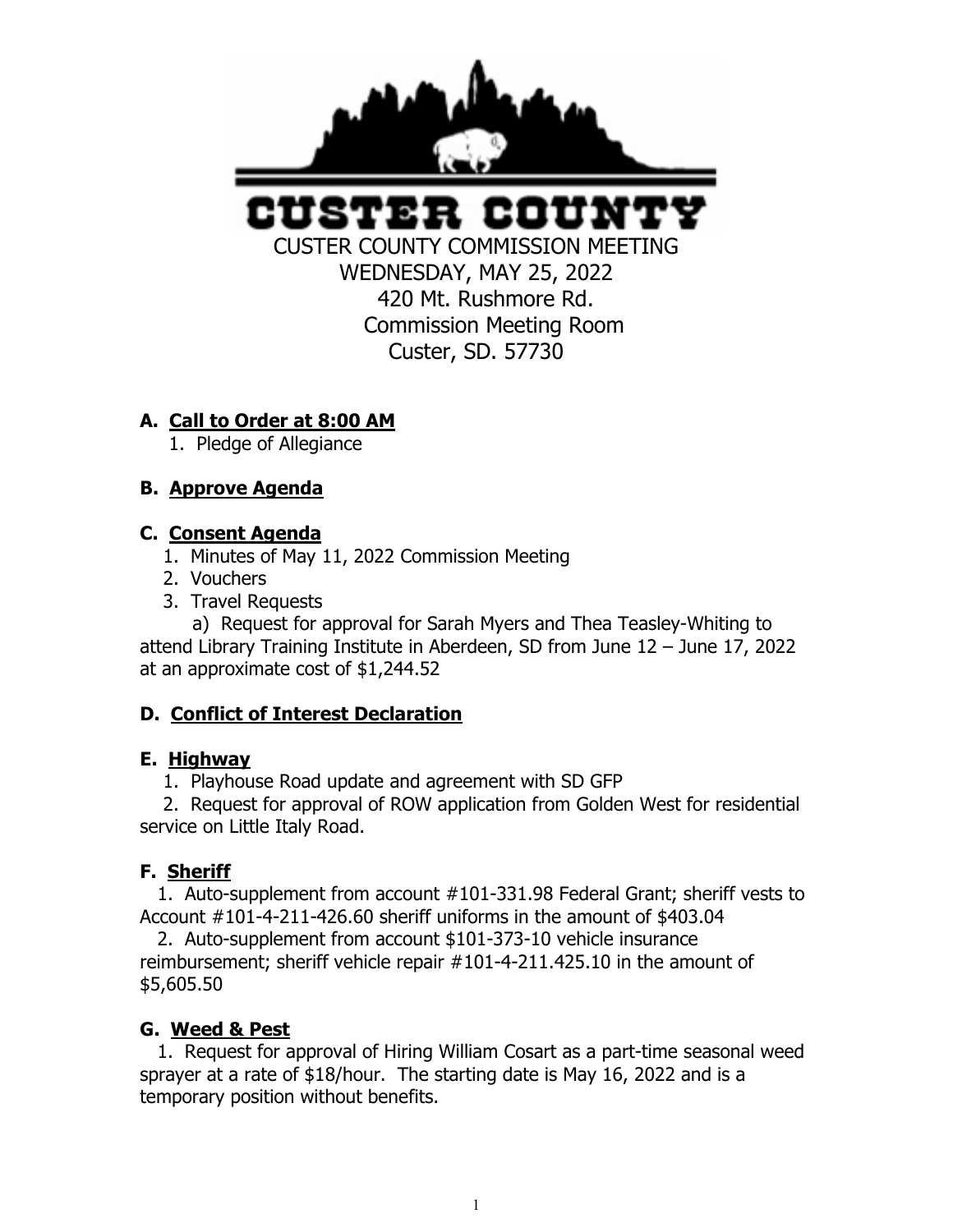# **H. Library**

 1. Request for approval to advance salary of Kimberly May from Level 1, Step 1 at \$15/hour to Level 1, Step 3 \$15.92/hour based on her Master's Degree in Library Science and 3-years' experience as a school library director.

2. Discuss library director position

### **I. Auditor/Treasurer**

- 1. WEAVE—annual request for funding
- 2. Approval of not collecting interest & penalties—G&G Development
- 3. Aspire—request for funding
- 4. Request to surplus OKI Microline 420 9 pin printer

### **J. Planning**

 1. Final Plat of: KUMJIAN TRACT OF MEYER'S SUBDIVISION, LOCATED IN THE S ½ SE ¼ SW ¼ SECTION 27, AND THE NE ¼ NW ¼ NW ¼ SECTION 34, T2S, R7E, BHM, CUSTER COUNTY, SOUTH DAKOTA—Eric & Jeanne Kumjian

 2. Final Plat of: LOT 13A AND 13B OF BOX CANYON SUBDIVISION, LOCATED IN THE NW1/4 OF SECTION 33, T2S, R7E, BHM, CUSTER COUNTY, SOUTH DAKOTA—Carol Sadowsky

 3. FINAL PLAT OF: MEYER TRACT 1 AND MEYER TRACT 2, OF SOUTH PARK RANCH SUBDIVISION PHASE THREE, LOCATED IN THE SW ¼ OF SECTION 8, T6S, R4E, BHM, CUSTER COUNTY, SOUTH DAKOTA—Martin and Elsa Meyer

#### **K. Search & Rescue**

1. Property acquisition update

#### **L. Town of Hermosa**

 1. Resolution 03-2022 Resolution of Intent to Annex Contiguous Property various lots Group 1

 2. Resolution 04-2022 Resolution of Intent to Annex Contiguous Property various lots Group 2

#### **M. Emergency Management**

 1. Kailey Snyder BHCG/Revised Letter for S&R Building Generator Grant Request; revised commitment letter

# **N. Public Comment**

Meetings of the Board of Commissioners are open to the public. The audience will be allowed to comment on specific agenda items during the time allotted on the agenda for those items, according to established procedures of the Commission. This is a time for members of the public to express concerns or discuss issues having relevance to the County. Anyone wishing to address the Commission during this time shall be asked to identify themselves. The number of presentations and time allotted to individuals may be limited by the Chairman and individuals shall refrain from discussing personalities. The Chairman, at his discretion, may recognize patrons at other times during the Board meeting. No